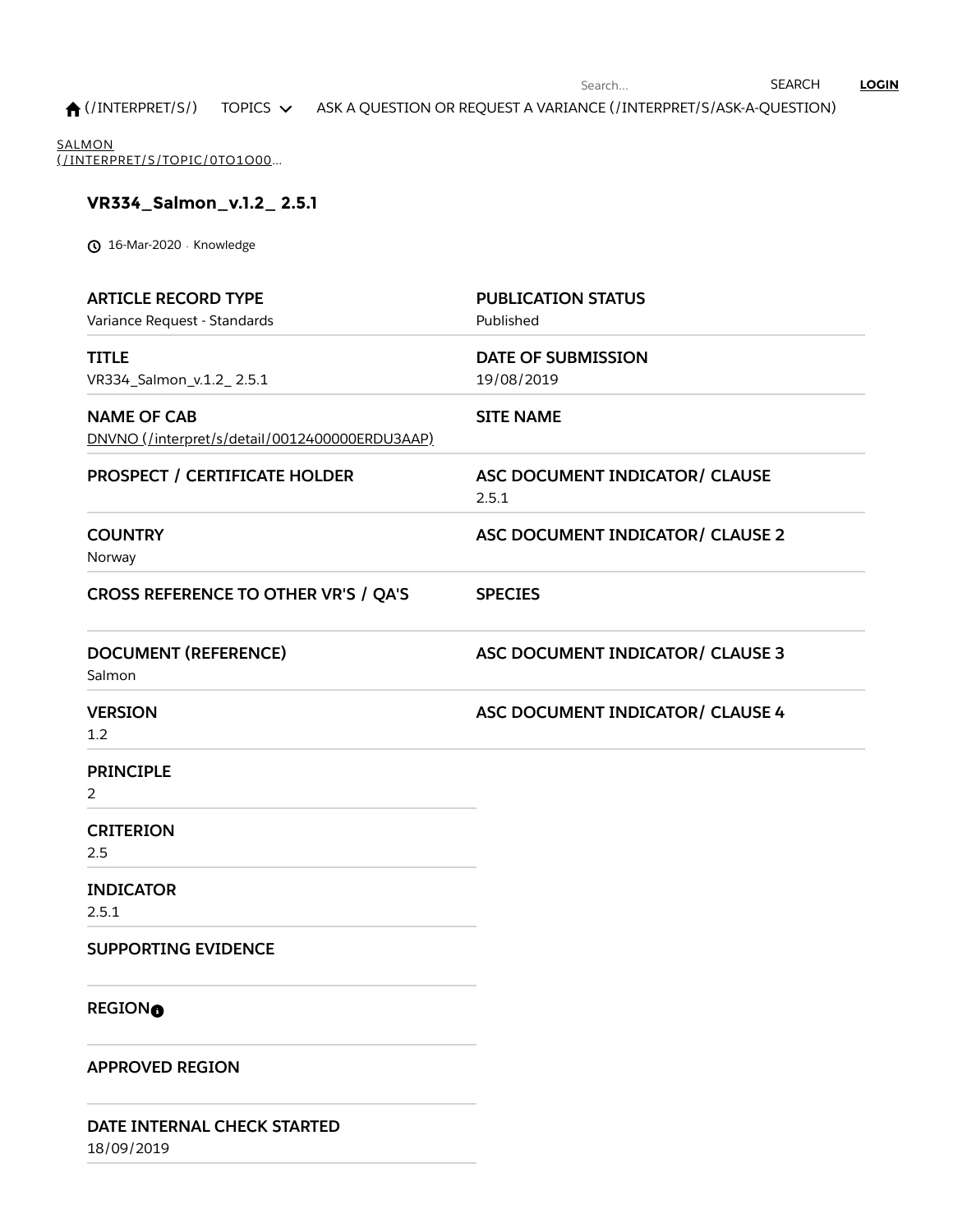16/03/2020

## **BACKGROUND®**

Variance request to allow for the use of targeted acoustic startle technology (TAST) on ASC certified farms.

We have applied previously for another VR (VR 259) regarding criteria 2.5.1 at one of our farms, Rensøya N, which is ASC certified. This VR is still under assessment, but in support of it and in an attempt to find a solution to the animal welfare and salmon health issues related to the presence of seals around our farms, we have been investigating various alternative, non-lethal means to deter seals.

We appreciate the ASC's goals of environmental protection and healthy fish. ASC specifically prohibits the use of acoustic deterrence devices by certified farms under Standard 2.5.1. The newly available targeted acoustic startle technology (TAST) promotes both environmental protection and healthy fish; and we seek a variance to use TAST as a predator deterrent on ASC certified farms.

TAST was initially developed by researchers at the University of St. Andrews, and subsequently in conjunction with GenusWave. We have studied compelling research regarding the use of TAST which show that it offers a significant advance over traditional ADDs/AHDs.

TAST harnesses the acoustic startle reflex, which has been shown to induce avoidance behavior without a decrease in responsiveness over time in the majority of tested seals (Götz and Janik 2011). This approach only requires low noise doses by using:

brief, isolated sound pulses that are

emitted at significantly lower duty cycles and

lower source levels compared to ADDs.

Target-specificity is achieved by choosing a frequency band where hearing sensitivity in the target-species (seals) is higher than in non-target species (porpoise & dolphins).

This method has been shown to be successful in deterring seals from a fish farm while not adversely affecting the behavior and distribution of harbor porpoise (Götz and Janik 2015). The effect on seals was limited to a confined area around the fish farm of less than 250m.

Equally important is the long-term success of the deterrence. Target mammals do not habituate to TAST. Instead, repeated exposure increases animal responsiveness.

In a consecutive study, a startle-reflex based system reduced seal predation by ~91-97% on a fish farm over the course of one year while operating at a duty cycle of only 1% (Janik & Gӧtz 2016). The device tested in this study emitted a noise dose that was more than one order of magnitude (more than factor 10) lower than any ADD. The 2nd study also replicated the previous result, i.e. that harbor porpoise distribution around the fish farm remained the same during control and test periods.

There is therefore no risk of hearing damage associated with this method when considering realistic exposure scenarios (see discussion and supplementary material)

As we previously mentioned in VR 259, Nordland County (where all our farms are located) has the highest estimated population of harbor seals (Phoca vitulina) in the whole of Norway. A study from the Norwegian Institute of Marine Research (Havforskningsinstituttet) found that 1.5 times more seals are estimated to live here than in the county with the second highest estimated population (Nilsen and Bjørge 2015). We have previously documented and informed the ASC of numerous instances of seals in close proximity to our farms, in some cases leading to panic swimming and other stress induced reactions from the salmon.

Using the TAST device will keep the seals away from our salmon which will provide our salmon with a more tranquil, less stressful and healthier environment.

TAST is more aptly described as an ASD (acoustic startle device), not an ADD, due its different approach and acoustic emission pattern. The TAST approach allows the: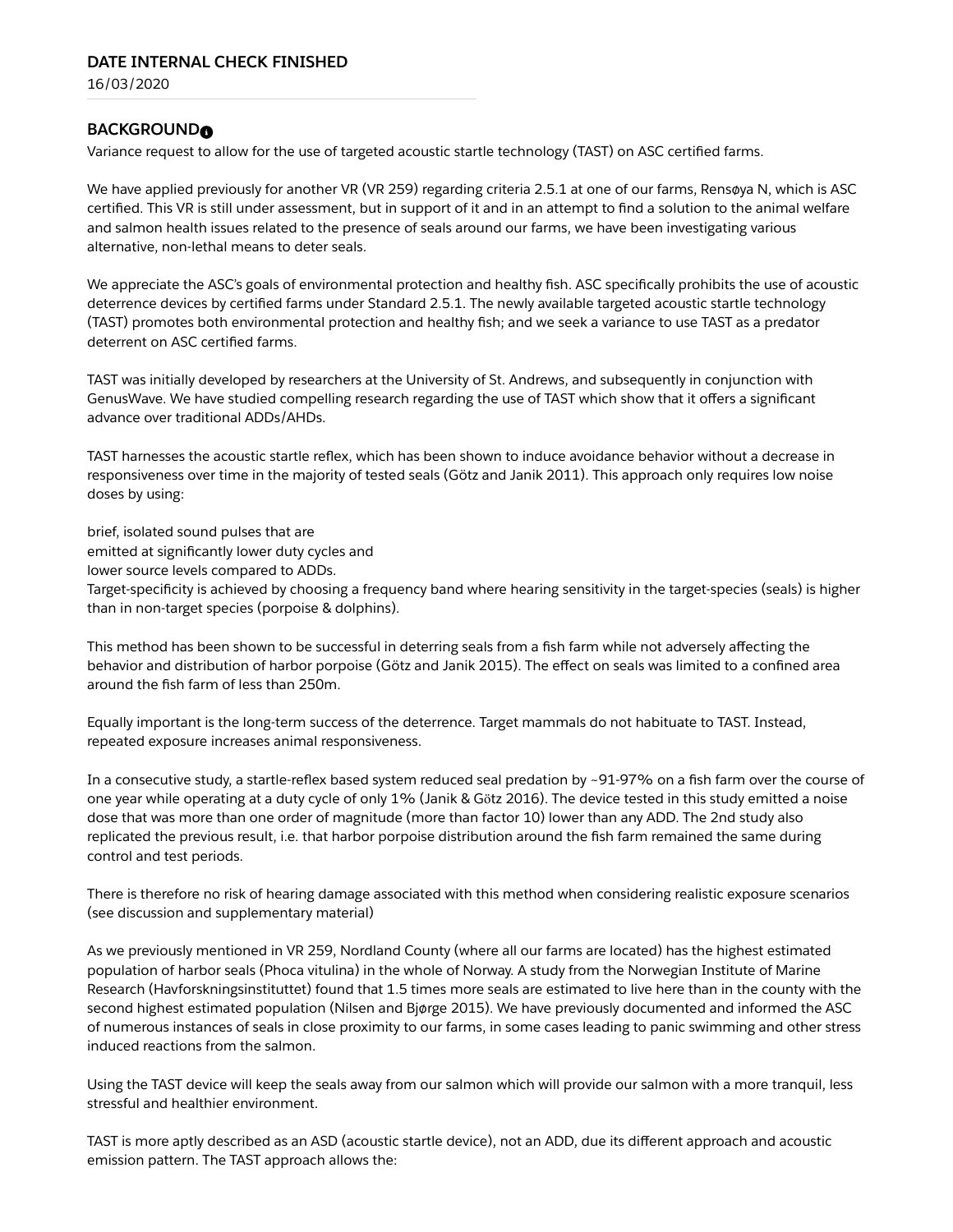noise dose to be lowered dramatically, effects on non-target species (harbor porpoise) to be mitigated, avoidance of harm to the target mammal. As a result, TAST achieves fish and mammal health as well as environmental compliance.

Therefore, instead of requesting permission to use an ADD, we are requesting the inclusion of this ASD in the allowed predator control measures. The justification is based on the fact that the TAST ASD is the only acoustic predator control solution available on the market whose efficacy and environmental compliance has been documented in peer-reviewed papers in the scientific literature.

TAST has been implemented in an industrial prototype and is available for use on fish farms as 'SalmonSafe' marketed through GenusWave ltd. (www.Genuswave.com [\(http://www.Genuswave.com\)\)](http://www.genuswave.com/).

It is also important to note that TAST will enable us to comply with Norwegian law. Norwegian law requires us to reduce stress on our salmon from predators (akvakulturdriftsforskriften, §30).

We believe that TAST is the only viable solution that provides improved welfare and health for our salmon. TAST avoids unnecessary stress (as required by Norwegian law (akvakulturdriftsforskriften, §30)) and avoids impact on other wildlife.

We therefore request the ASC's approval for the use of targeted acoustic startle technology on ASC certified farms.

References

Nilssen, Kjell T. og Arne Bjørge. (2015) "Status for Kystsel." Havforskningsinstituttet.

[https://lovdata.no/dokument/SF/forskrift/2008-06-17-822"](https://lovdata.no/dokument/SF/forskrift/2008-06-17-822%E2%80%9C) (https://lovdata.no/dokument/SF/forskrift/2008-06-17- 822")Forskrift om drift av akvakulturanlegg (akvakulturdriftsforskriften)." Nærings- og fiskeridepartementet, 2008.

Götz, T., & Janik, V. (2016). Non-lethal management of carnivore predation: long-term tests with a startle reflex-based deterrence system on a fish farm. Animal Conservation, 19(3), 212-221.

Götz, T., & Janik, V. (2015). Target-specific acoustic predator deterrence in the marine environment. Animal Conservation, 18(1), 102-111.

Götz, T. & Janik, V. (2013). Acoustic Deterrent Devices to Prevent Pinniped Depredation Efficiency, Conservation Concerns and Possible Solutions. Marine Ecology Progress Series. 492, 285–302.

Götz, T., & Janik, V. (2011). Repeated elicitation of the acoustic startle reflex leads to sensitisation in subsequent avoidance behaviour and induces fear conditioning. BMC Neuroscience, 12(1). doi: 10.1186/1471-2202-12-30.

Götz, T. & Janik, V. M. (2010). Aversiveness of Sounds in Phocid Seals: Psycho-Physiological Factors, Learning Processes and Motivation. Journal of Experimental Biology. 213, 1536-48.

Johnston, D. W. 2002. The effect of acoustic harassment devices on harbour porpoises (Phocoena phocoena) in the Bay of Fundy, Canada. Pages 113-118 Biological Conservation.

Morton, A. B., and H. K. Symonds. 2002. Displacement of Orcinus orca (L.) by high amplitude sound in British Columbia, Canada. ICES Journal of Marine Science 59:71-80.

Link to Norwegian aquaculture management regulation: https://lovdata.no/dokument/SF/forskrift/2008-06-17-822 [\(https://lovdata.no/dokument/SF/forskrift/2008-06-17-822\)](https://lovdata.no/dokument/SF/forskrift/2008-06-17-822)

### **REQUEST/ RECOMMENDATION**

DNV GL recommends that a Variance Request is granted to use targeted acoustic startle technology (TAST) on Nova Sea AS ASC certified farms considering the special circumstances in this area. Use of TAST to be recorded and evaluated per season. Nova Sea – VR letter 070819Variance Request NovaSeaAS 140819Variance Request NovaSeaAS 140819Nova Sea – VR letter 070819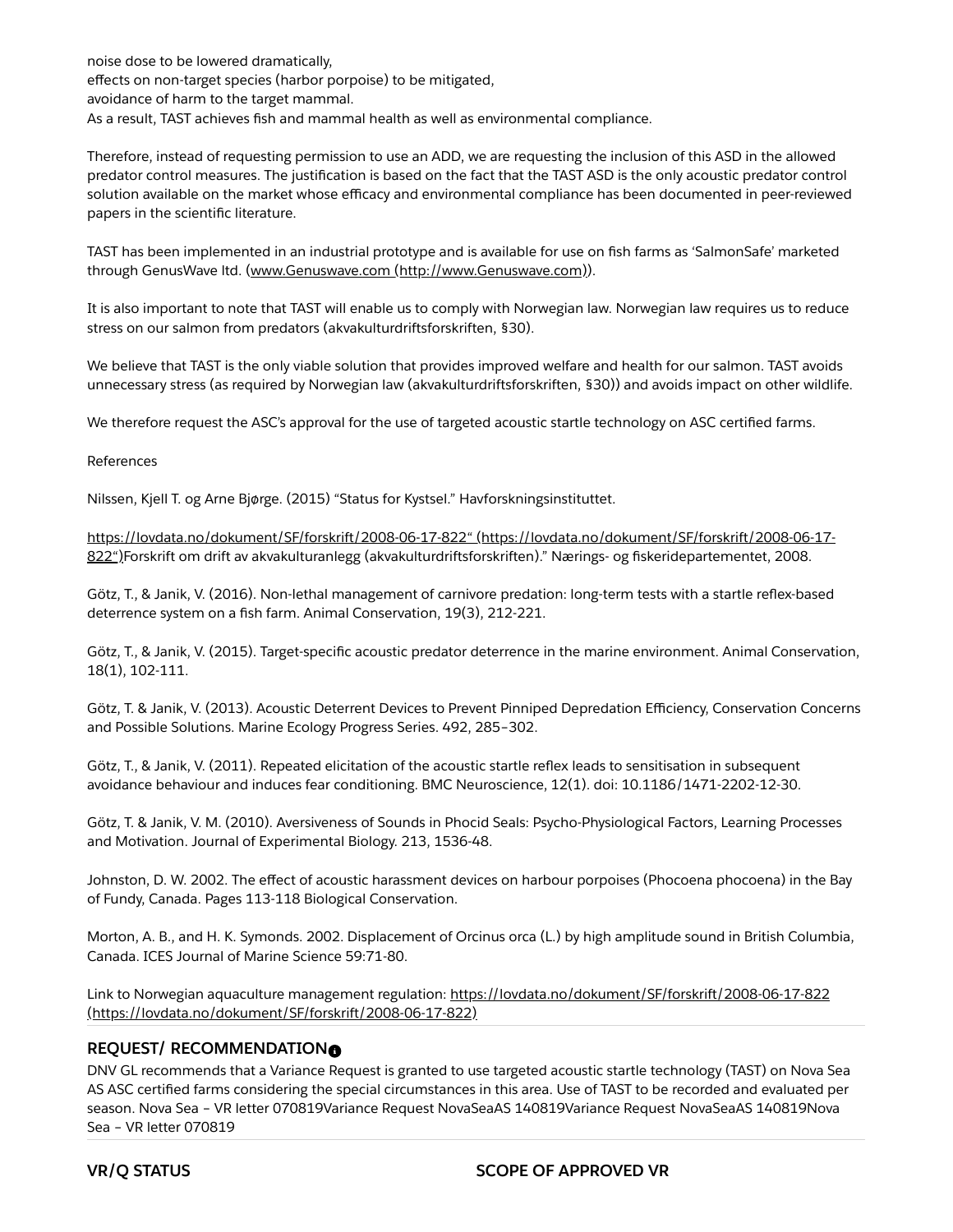| <b>ASC DECISION</b><br>Variation                             | CABS ARE ALLOWED TO REUSE THIS VR         |
|--------------------------------------------------------------|-------------------------------------------|
| ASC DETERMINATION OF THE VR REQUEST<br>Variation is approved | TECHNICAL/SCIENTIFIC ADVICE WAS NEEDED?   |
| DETERMINATION VALID UNTIL                                    | <b>NAMES OF ADVISORS</b>                  |
| <b>EFFECTIVE DATEO</b><br>16/03/2020                         | SCIENTIFIC ADVICE WAS NEEDED?             |
| <b>VR STILL VALID?</b>                                       | <b>COMMENTS FROM THE PUBLIC RECEIVED?</b> |

#### **COMMENT ON VALIDITY**

#### **ASC INTERPRETATION**

Indicator 2.5.1 of the ASC Salmon Standard prohibits farms to use acoustic deterrent devices (ADDs) or acoustic harassment devices (AHDs). The rationale, as stated in the standard, is that available research at the time when the standard was developed, suggests that noise and high-pitched sounds resulting from existing acoustic devices can cause pain to marine mammals and can cause them to avoid areas that may be important for feeding, breeding and travel/migration. The rationale also allows for an exception to this requirement if there is clear scientific evidence that future acoustic technology presents significantly reduced risk to marine mammals. In this context, ASC acknowledges that the technology presented in this VR, the Targeted Acoustic Startle Technology (TAST), fulfil this criterion on significantly reduce the risk to marine mammals thus, it is approved to be used in certified farms. Within the development of the aligned ASC Farm Standard (see https://www.asc-aqua.org/what-we-do/ourstandards/new-standards-and-reviews/new-farm-standards/aligned-standard/ (https://www.asc-aqua.org/what-we[do/our-standards/new-standards-and-reviews/new-farm-standards/aligned-standard/\)\)](https://www.asc-aqua.org/what-we-do/our-standards/new-standards-and-reviews/new-farm-standards/aligned-standard/) ASC will assess new scientific information on current and new acoustic technology thus, this VR may be revised.

### **URL NAME**

Ĥ

VR334-Salmon-v-1-2-2-5-1

Salmon [\(/interpret/s/topic/0TO1o00000…](https://asc-portal.force.com/interpret/s/topic/0TO1o0000008p7UGAQ/salmon)

Files (0) [\(/interpret/s/relatedlist/ka01o0000002FbrAAE/AttachedContentDocuments\)](https://asc-portal.force.com/interpret/s/relatedlist/ka01o0000002FbrAAE/AttachedContentDocuments)

FOLLOW

## **TRENDING ARTICLES**

VR250\_Salmon\_v1.1\_6.10.1 [\(/interpret/s/article/VR250-Salmon-v1-1-6-10-1\)](https://asc-portal.force.com/interpret/s/article/VR250-Salmon-v1-1-6-10-1)